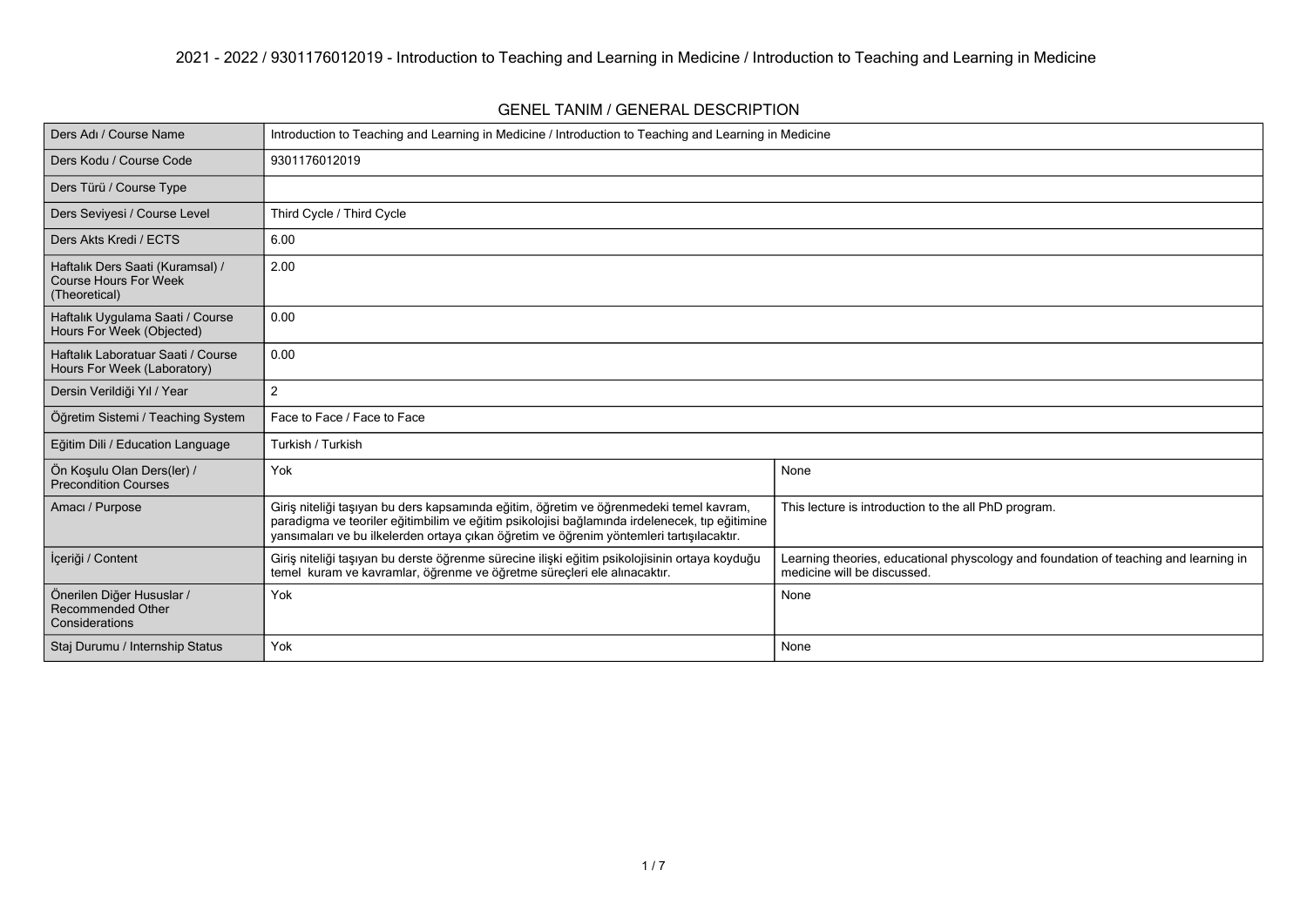| Kitabı / Malzemesi / Önerilen<br>Kaynaklar / Books / Materials /<br><b>Recommended Reading</b> | 1. Bruning RH, Schraw GJ, Ronning RR. Cognitive Psychology and Instruction. Third<br>Edition ed. Columbus, Ohio: Prentice Hall Inc., 1999.<br>2. Slavin RE. Educational Psychology, Theory and Practice. sixth ed. USA: Allyn & Bacon,<br>2000.<br>3. Patrick, J. Training: Research and practice. London: Academic Press. 1992<br>4. Schmidt, H.G., Norman, G.R., & Boshuizen, H.P.A. (1990). A cognitive perspective on<br>medical expertise: Theory and implications. Academic Medicine, 65, 611 - 621.<br>5.G.R. Norman, C.P.M. van der Vleuten, D.I. Newble, editors. The International Handbook<br>of Research in Medical Education. Part 1-2. Kluwer Academic Publishers, Dordrecht; 2002<br>6. Cantillon, P., Hutchinson L., Wood D., editors ABC of Learning and Teaching in<br>Medicine. BMJ Publishing Group. London, UK; 2003<br>7. Senemoğlu, N. Gelisim Öğrenme ve Öğretim Kuramdan Uygulamaya. Gazi Kitabevi,<br>Ankara; 2002<br>8. Nicholls, G. Developing Teaching and Learning in Higher Education. Routledge Falmer,<br>London; 2001<br>9. Ramsden, P. Learning to teach in Higher Education. Routledge Falmer, London, 1991<br>10. Ashman, A. F. Introduction to Cognitive Education: Theory&Applications. Routledge<br>Falmer, London; 1997<br>11. Bransford, J. D, Brown, A. L., Cocking, R. R. (Eds). How People Learn. National<br>Academies Press, Washington, D.C; 2000 | 1. Bruning RH, Schraw GJ, Ronning RR. Cognitive Psychology and Instruction. Third<br>Edition ed. Columbus, Ohio: Prentice Hall Inc., 1999.<br>2. Slavin RE. Educational Psychology, Theory and Practice. sixth ed. USA: Allyn &<br>Bacon, 2000.<br>3. Patrick, J. Training: Research and practice. London: Academic Press. 1992<br>4. Schmidt, H.G., Norman, G.R., & Boshuizen, H.P.A. (1990). A cognitive perspective<br>on medical expertise: Theory and implications. Academic Medicine, 65, 611 - 621.<br>5.G.R. Norman, C.P.M. van der Vleuten, D.I. Newble, editors. The International<br>Handbook of Research in Medical Education. Part 1-2. Kluwer Academic Publishers,<br>Dordrecht; 2002<br>6. Cantillon, P., Hutchinson L., Wood D., editors ABC of Learning and Teaching in<br>Medicine. BMJ Publishing Group. London, UK; 2003<br>7. Senemoğlu, N. Gelişim Öğrenme ve Öğretim Kuramdan Uygulamaya. Gazi Kitabevi,<br>Ankara; 2002<br>8. Nicholls, G. Developing Teaching and Learning in Higher Education. Routledge<br>Falmer, London; 2001<br>9. Ramsden, P. Learning to teach in Higher Education. Routledge Falmer, London;<br>1991<br>10. Ashman, A. F. Introduction to Cognitive Education: Theory&Applications. Routledge<br>Falmer, London; 1997<br>11.Bransford, J. D, Brown, A. L., Cocking, R. R. (Eds). How People Learn. National<br>Academies Press, Washington, D.C; 2000 |
|------------------------------------------------------------------------------------------------|---------------------------------------------------------------------------------------------------------------------------------------------------------------------------------------------------------------------------------------------------------------------------------------------------------------------------------------------------------------------------------------------------------------------------------------------------------------------------------------------------------------------------------------------------------------------------------------------------------------------------------------------------------------------------------------------------------------------------------------------------------------------------------------------------------------------------------------------------------------------------------------------------------------------------------------------------------------------------------------------------------------------------------------------------------------------------------------------------------------------------------------------------------------------------------------------------------------------------------------------------------------------------------------------------------------------------------------------------------------------------------------------------|--------------------------------------------------------------------------------------------------------------------------------------------------------------------------------------------------------------------------------------------------------------------------------------------------------------------------------------------------------------------------------------------------------------------------------------------------------------------------------------------------------------------------------------------------------------------------------------------------------------------------------------------------------------------------------------------------------------------------------------------------------------------------------------------------------------------------------------------------------------------------------------------------------------------------------------------------------------------------------------------------------------------------------------------------------------------------------------------------------------------------------------------------------------------------------------------------------------------------------------------------------------------------------------------------------------------------------------------------------------------------------------------------------|
| Öğretim Üyesi (Üyeleri) / Faculty<br>Member (Members)                                          | Assoc. Prof. Dr. H. İbrahim DURAK, Assoc. Prof. Dr. Hatice ŞAHİN                                                                                                                                                                                                                                                                                                                                                                                                                                                                                                                                                                                                                                                                                                                                                                                                                                                                                                                                                                                                                                                                                                                                                                                                                                                                                                                                  |                                                                                                                                                                                                                                                                                                                                                                                                                                                                                                                                                                                                                                                                                                                                                                                                                                                                                                                                                                                                                                                                                                                                                                                                                                                                                                                                                                                                        |

### **ÖĞRENME ÇIKTILARI / LEARNING OUTCOMES**

| Başlıca eğitim kuruamlarını sayıp, bilgi işleme modeli ve öğrenme sürecini eksiksiz açıklayabilir                                                                                                              |  |
|----------------------------------------------------------------------------------------------------------------------------------------------------------------------------------------------------------------|--|
| Öğrenme stilleri/yaklaşımları zemininde öğrenme sürecinde nerelerde sorun çıkabilir ve nasıl<br>düzeltilebilir? Bireysel farklılıklar öğrenme süreçlerini nasıl etkiliyor? Sorularını eksiksiz yanıtlayabilir. |  |
| İyi ve etkili bir öğretme nasıl olmalıdır konusunda litertüre dayalı bir analiz yapabilir                                                                                                                      |  |
| İyi ve etkili öğretmenin pratik uygulamalarına dair örnekler verebilir                                                                                                                                         |  |
|                                                                                                                                                                                                                |  |

**HAFTALIK DERS İÇERİĞİ / DETAILED COURSE OUTLINE**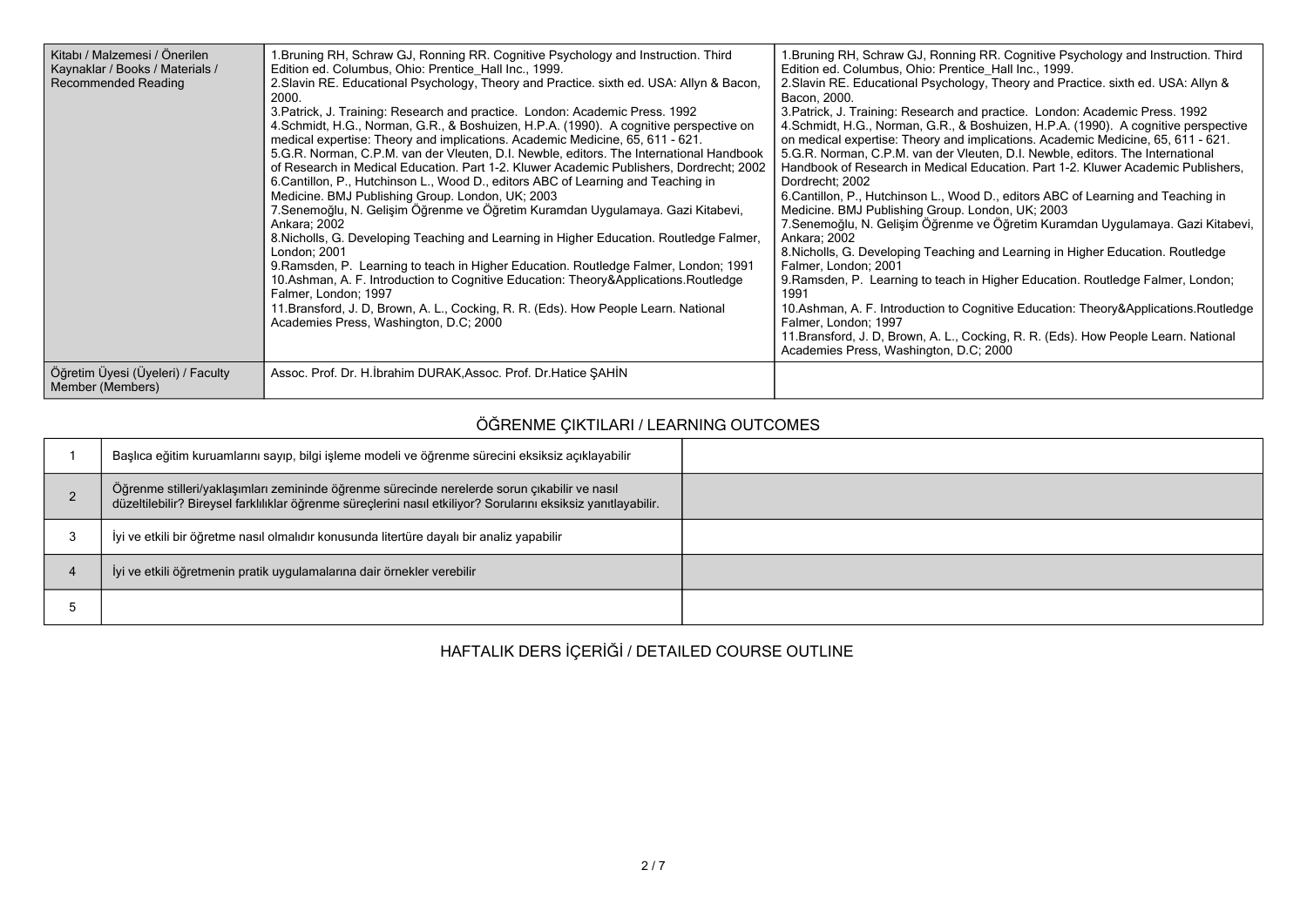| Hafta / Week   |                                                              |          |     |                                                                |                           |
|----------------|--------------------------------------------------------------|----------|-----|----------------------------------------------------------------|---------------------------|
|                | Teorik Dersler / Theoretical                                 | Uygulama | Lab | Öğretim Yöntem ve<br>Teknikleri/Teaching Methods               | Ön Hazırlık / Preliminary |
|                |                                                              |          |     | <b>Techniques</b>                                              |                           |
| -1             | Derse girşi ve açıklamalar (Intoduction)                     |          |     |                                                                |                           |
|                |                                                              |          |     |                                                                |                           |
|                |                                                              |          |     |                                                                |                           |
|                | Teorik Dersler / Theoretical                                 | Uygulama | Lab | Öğretim Yöntem ve<br>Teknikleri/Teaching Methods<br>Techniques | Ön Hazırlık / Preliminary |
|                |                                                              |          |     |                                                                |                           |
| $\overline{2}$ | Öğrenme kuramlarına giriş (intordution to learning theories) |          |     |                                                                |                           |
|                |                                                              |          |     |                                                                |                           |
|                |                                                              |          |     |                                                                |                           |
|                | Teorik Dersler / Theoretical                                 | Uygulama | Lab | Öğretim Yöntem ve<br>Teknikleri/Teaching Methods<br>Techniques | Ön Hazırlık / Preliminary |
|                |                                                              |          |     |                                                                |                           |
| 3              | Davranışçı kuram (behavorism),                               |          |     |                                                                |                           |
|                |                                                              |          |     |                                                                |                           |
|                |                                                              |          |     | Öğretim Yöntem ve                                              |                           |
|                | Teorik Dersler / Theoretical                                 | Uygulama | Lab | Teknikleri/Teaching Methods<br>Techniques                      | Ön Hazırlık / Preliminary |
|                |                                                              |          |     |                                                                |                           |
| $\overline{4}$ | Öğrenci semineri                                             |          |     |                                                                |                           |
|                |                                                              |          |     |                                                                |                           |
|                |                                                              |          |     | Öğretim Yöntem ve                                              |                           |
|                | Teorik Dersler / Theoretical                                 | Uygulama | Lab | Teknikleri/Teaching Methods<br>Techniques                      | Ön Hazırlık / Preliminary |
|                |                                                              |          |     |                                                                |                           |
| 5              | bilişsel model (cognitivism),                                |          |     |                                                                |                           |
|                |                                                              |          |     |                                                                |                           |
|                |                                                              |          |     |                                                                |                           |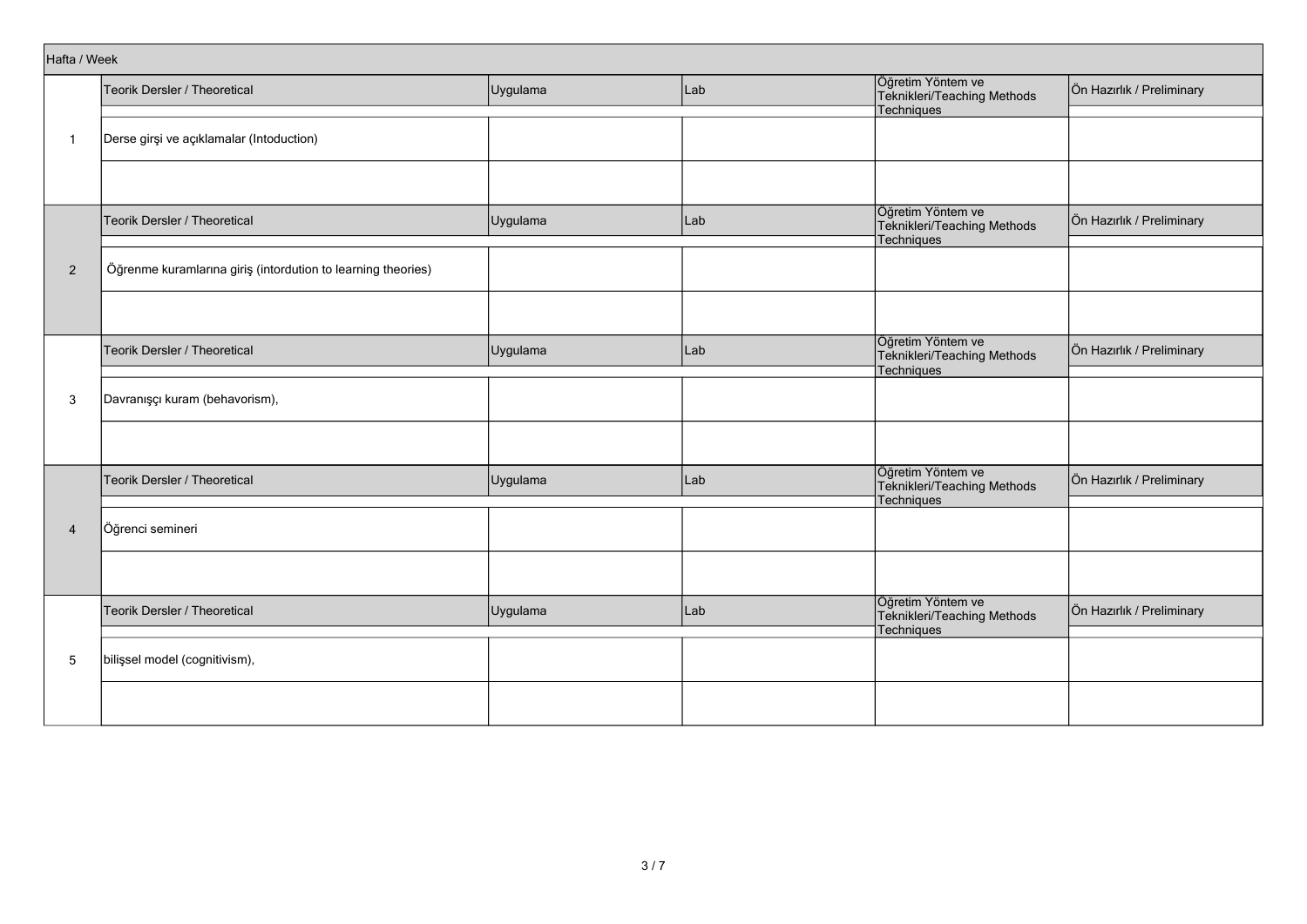|                | Teorik Dersler / Theoretical                                         | Uygulama | Lab | Öğretim Yöntem ve<br>Teknikleri/Teaching Methods<br>Techniques        | Ön Hazırlık / Preliminary |
|----------------|----------------------------------------------------------------------|----------|-----|-----------------------------------------------------------------------|---------------------------|
| $\,6\,$        | bilgiyi işleme kuramı (information processing model),                |          |     |                                                                       |                           |
|                |                                                                      |          |     |                                                                       |                           |
|                | Teorik Dersler / Theoretical                                         | Uygulama | Lab | Öğretim Yöntem ve<br>Teknikleri/Teaching Methods<br>Techniques        | Ön Hazırlık / Preliminary |
| $\overline{7}$ | oluşturmacılık (constructivism),                                     |          |     |                                                                       |                           |
|                |                                                                      |          |     |                                                                       |                           |
|                | Teorik Dersler / Theoretical                                         | Uygulama | Lab | Öğretim Yöntem ve<br>Teknikleri/Teaching Methods<br><b>Techniques</b> | Ön Hazırlık / Preliminary |
| $\bf 8$        | birleştirmeci kuram (Connectivism)                                   |          |     |                                                                       |                           |
|                |                                                                      |          |     |                                                                       |                           |
|                | Teorik Dersler / Theoretical                                         | Uygulama | Lab | Öğretim Yöntem ve<br>Teknikleri/Teaching Methods<br>Techniques        | Ön Hazırlık / Preliminary |
| 9              | öğrenci semineri                                                     |          |     |                                                                       |                           |
|                |                                                                      |          |     |                                                                       |                           |
|                | Teorik Dersler / Theoretical                                         | Uygulama | Lab | Öğretim Yöntem ve<br>Teknikleri/Teaching Methods<br>Techniques        | Ön Hazırlık / Preliminary |
| 10             | öğrenme stratejileri (learning strategies)                           |          |     |                                                                       |                           |
|                |                                                                      |          |     |                                                                       |                           |
|                | <b>Teorik Dersler / Theoretical</b>                                  | Uygulama | Lab | Öğretim Yöntem ve<br>Teknikleri/Teaching Methods<br><b>Techniques</b> | Ön Hazırlık / Preliminary |
| 11             | öğrenme yaklaşımları/stilleri (learning approaches/learning styles), |          |     |                                                                       |                           |
|                |                                                                      |          |     |                                                                       |                           |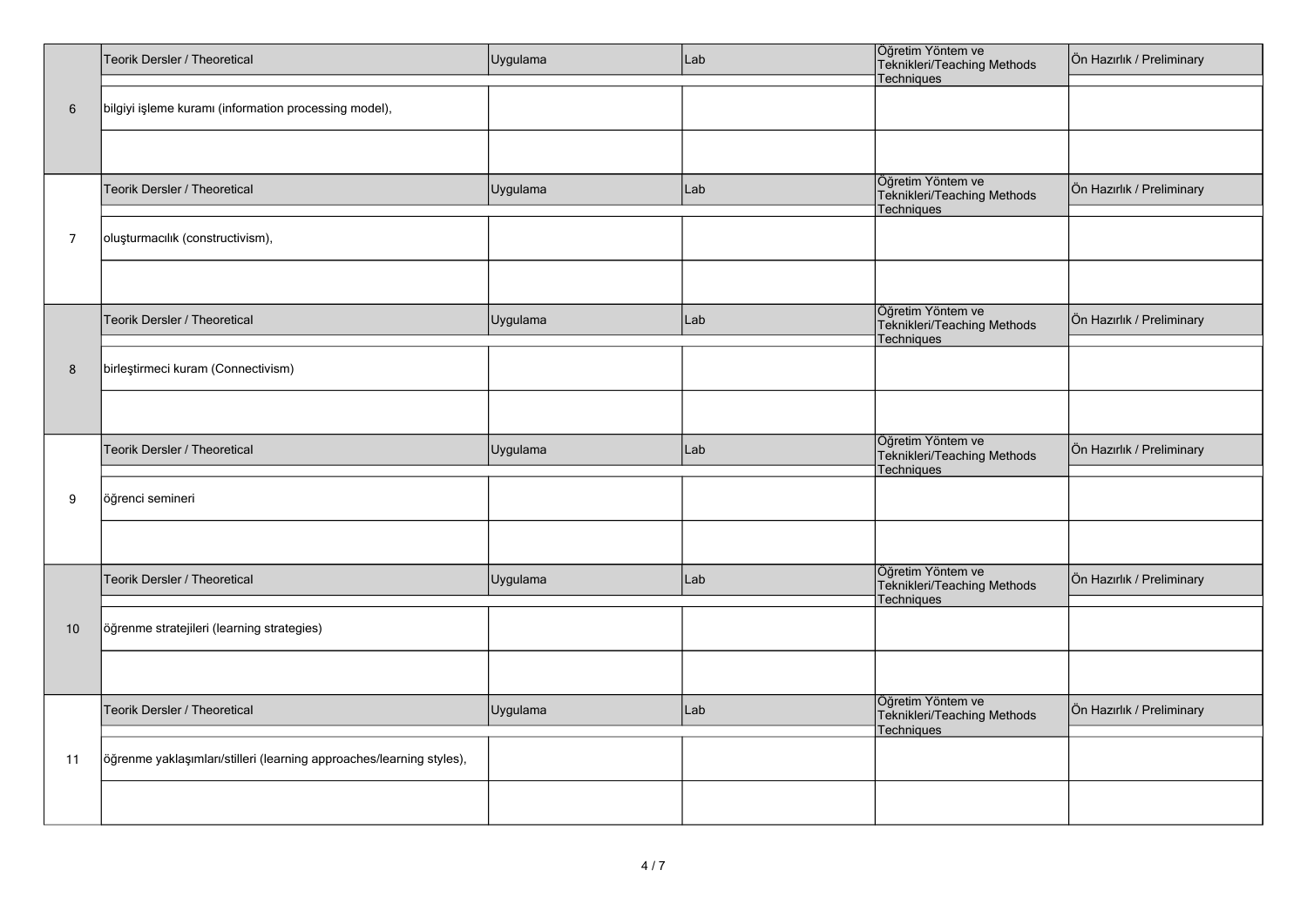|    | Teorik Dersler / Theoretical               | Uygulama | Lab | Öğretim Yöntem ve<br>Teknikleri/Teaching Methods                      | Ön Hazırlık / Preliminary |
|----|--------------------------------------------|----------|-----|-----------------------------------------------------------------------|---------------------------|
| 12 | öğretme ve eğitim (teaching and training)  |          |     | Techniques                                                            |                           |
|    |                                            |          |     |                                                                       |                           |
|    |                                            |          |     |                                                                       |                           |
|    | Teorik Dersler / Theoretical               | Uygulama | Lab | Öğretim Yöntem ve<br>Teknikleri/Teaching Methods<br>Techniques        | Ön Hazırlık / Preliminary |
| 13 | öğretme yaklaşımları (teaching approches), |          |     |                                                                       |                           |
|    |                                            |          |     |                                                                       |                           |
|    | Teorik Dersler / Theoretical               | Uygulama | Lab | Öğretim Yöntem ve<br>Teknikleri/Teaching Methods<br>Techniques        | Ön Hazırlık / Preliminary |
| 14 | yürütücü biliş (metacognition),            |          |     |                                                                       |                           |
|    |                                            |          |     |                                                                       |                           |
|    | Teorik Dersler / Theoretical               | Uygulama | Lab | Öğretim Yöntem ve<br>Teknikleri/Teaching Methods<br><b>Techniques</b> | Ön Hazırlık / Preliminary |
| 15 | problem çözme (problem solving skills)     |          |     |                                                                       |                           |
|    |                                            |          |     |                                                                       |                           |
|    | Teorik Dersler / Theoretical               | Uygulama | Lab | Öğretim Yöntem ve<br>Teknikleri/Teaching Methods<br><b>Techniques</b> | Ön Hazırlık / Preliminary |
| 16 | Toparlama oturumu (wrap up and feedback)   |          |     |                                                                       |                           |
|    |                                            |          |     |                                                                       |                           |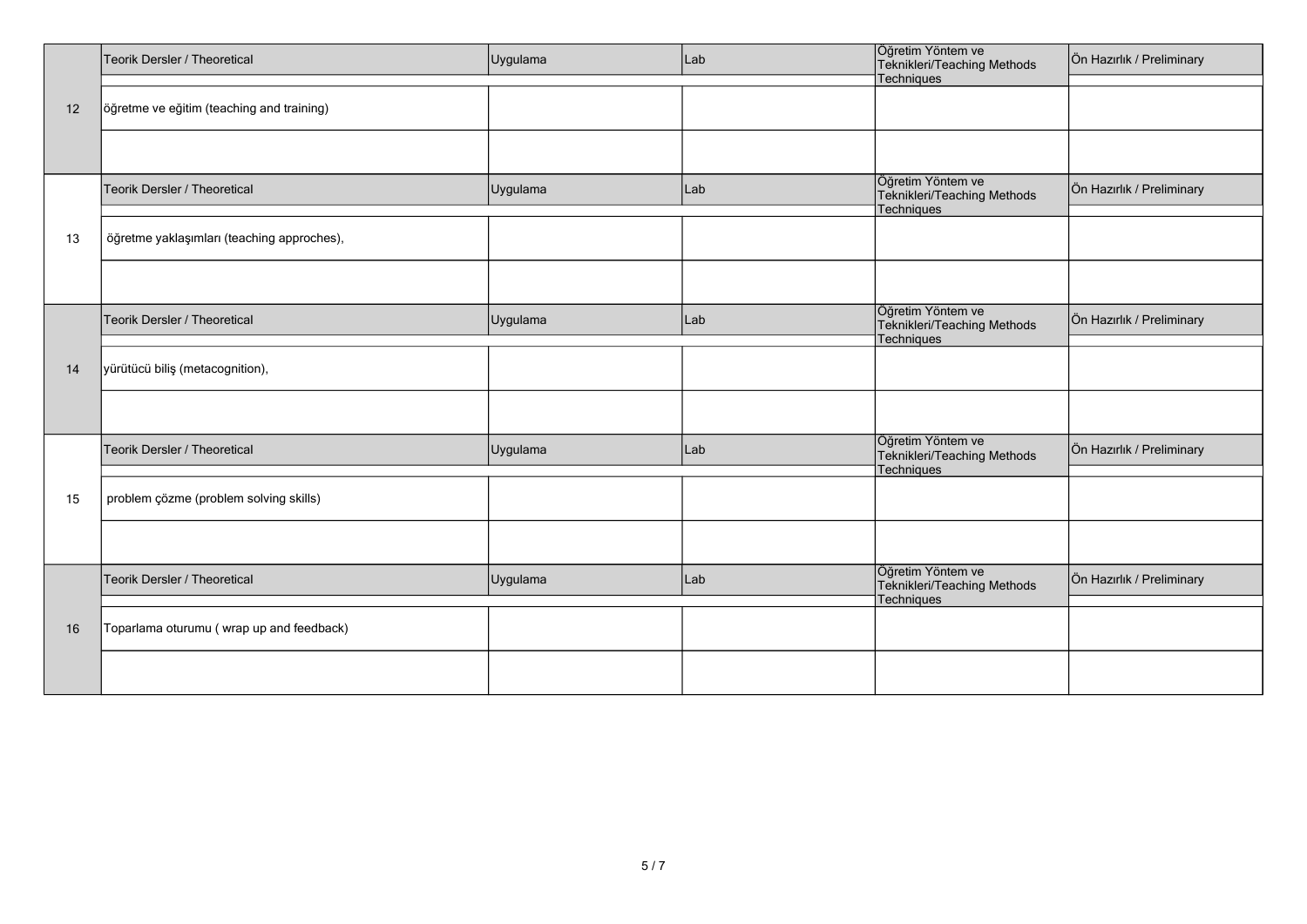### **DEĞERLENDİRME / EVALUATION**

| Yarıyıl (Yıl) İçi Etkinlikleri / Term (or Year) Learning Activities | Sayı /<br>Number | Katkı Yüzdesi /<br>Percentage of<br>Contribution (%) |
|---------------------------------------------------------------------|------------------|------------------------------------------------------|
| Ara Sinav / Midterm Examination                                     |                  | 100                                                  |
| Toplam / Total:                                                     |                  | 100                                                  |
| Başarı Notuna Katkı Yüzdesi / Contribution to Success Grade(%):     | 40               |                                                      |

| Sayı/<br>Number | Katkı Yüzdesi /<br>Percentage of<br>Contribution (%) |
|-----------------|------------------------------------------------------|
|                 | 100                                                  |
|                 | 100                                                  |
|                 | 60                                                   |
|                 |                                                      |

| Etkinliklerinin Başarı Notuna Katkı Yüzdesi(%) Toplamı / Total Percentage of Contribution (%) to Success Grade: |  |  |  |
|-----------------------------------------------------------------------------------------------------------------|--|--|--|
| Değerlendirme Tipi / Evaluation Type:                                                                           |  |  |  |

# **İŞ YÜKÜ / WORKLOADS**

| Etkinlikler / Workloads                                                                                                                                                                        | Sayı /<br>Number | Süresi<br>(Saat) /<br>Duration<br>(Hours) | Toplam İş Yükü<br>(Saat) / Total<br>Work Load<br>(Hour) |  |  |  |  |  |  |
|------------------------------------------------------------------------------------------------------------------------------------------------------------------------------------------------|------------------|-------------------------------------------|---------------------------------------------------------|--|--|--|--|--|--|
| Derse Katılım / Attending Lectures                                                                                                                                                             | 16               | 2.00                                      | 32.00                                                   |  |  |  |  |  |  |
| Seminer / Seminar                                                                                                                                                                              |                  | 6.00                                      | 6.00                                                    |  |  |  |  |  |  |
| Bireysel Çalışma / Self Study                                                                                                                                                                  | 16               | 5.00                                      | 80.00                                                   |  |  |  |  |  |  |
| Final Sınavı içiin Bireysel Çalışma / Individual Study for Final Examination                                                                                                                   |                  | 2.00                                      | 2.00                                                    |  |  |  |  |  |  |
| Rapor / Report                                                                                                                                                                                 | 3                | 10.00                                     | 30.00                                                   |  |  |  |  |  |  |
| Toplam / Total:                                                                                                                                                                                | 37               | 25.00                                     | 150.00                                                  |  |  |  |  |  |  |
| Dersin AKTS Kredisi = Toplam İş Yükü (Saat) / 30.00 (Saat/AKTS) = 150.00/30.00 = 5.00 ~ 5.00 / Course ECTS Credit = Total Workload (Hour) / 30.00 (Hour / ECTS) = 150.00 / 30.00 = 5.00 ~ 5.00 |                  |                                           |                                                         |  |  |  |  |  |  |